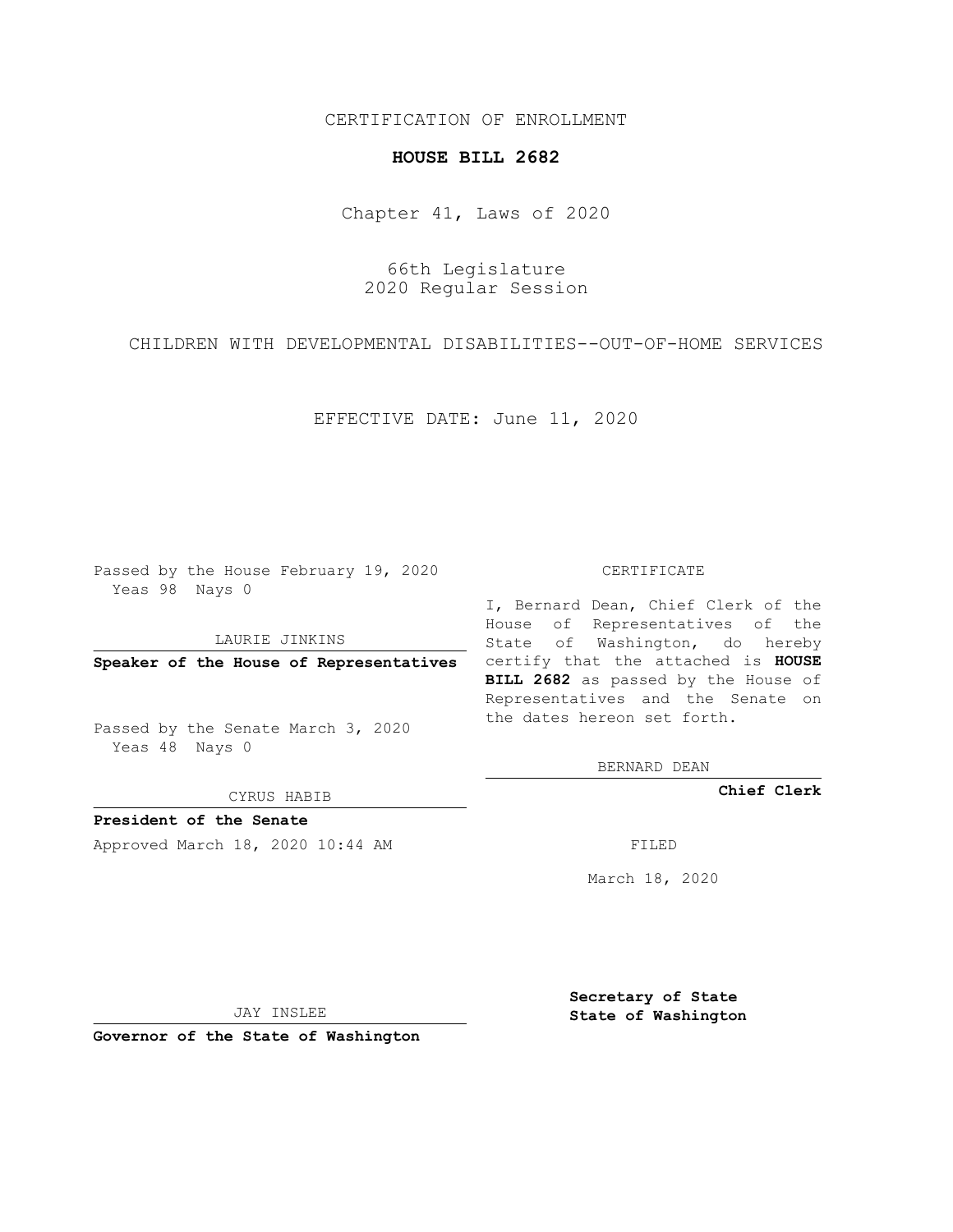## **HOUSE BILL 2682**

Passed Legislature - 2020 Regular Session

**State of Washington 66th Legislature 2020 Regular Session**

**By** Representatives Senn, Kilduff, Leavitt, and Pollet; by request of Department of Social and Health Services

Read first time 01/17/20. Referred to Committee on Human Services & Early Learning.

1 AN ACT Relating to out-of-home services; amending RCW 74.13.350; 2 reenacting and amending RCW 13.04.030; adding a new chapter to Title 3 71A RCW; recodifying RCW 74.13.350; and repealing RCW 13.34.270.

4 BE IT ENACTED BY THE LEGISLATURE OF THE STATE OF WASHINGTON:

5 **Sec. 1.** RCW 74.13.350 and 2019 c 470 s 17 are each amended to read as follows:6

 $7$  (( $(1)$ )) It is the intent of the legislature that parents are 8 responsible for the care and support of children with developmental 9 disabilities. The legislature recognizes that, because of the intense 10 support required to care for a child with developmental disabilities, 11 the help of ((an)) out-of-home ((placement)) services may be needed. 12 It is the intent of the legislature that, when the sole reason for 13 ((the)) out-of-home ((placement)) services is the child's 14 developmental disability, such services be offered by the department 15 to these children ((<del>and their families</del>)) through a voluntary 16 ((placement agreement. In these cases, the parents shall retain legal 17 custody of the child.

18 (2) Under the terms of a voluntary placement agreement, the 19 parent or legal guardian shall retain legal custody and the 20 department shall be responsible for the child's placement and care. 21 The agreement shall at a minimum specify the legal status of the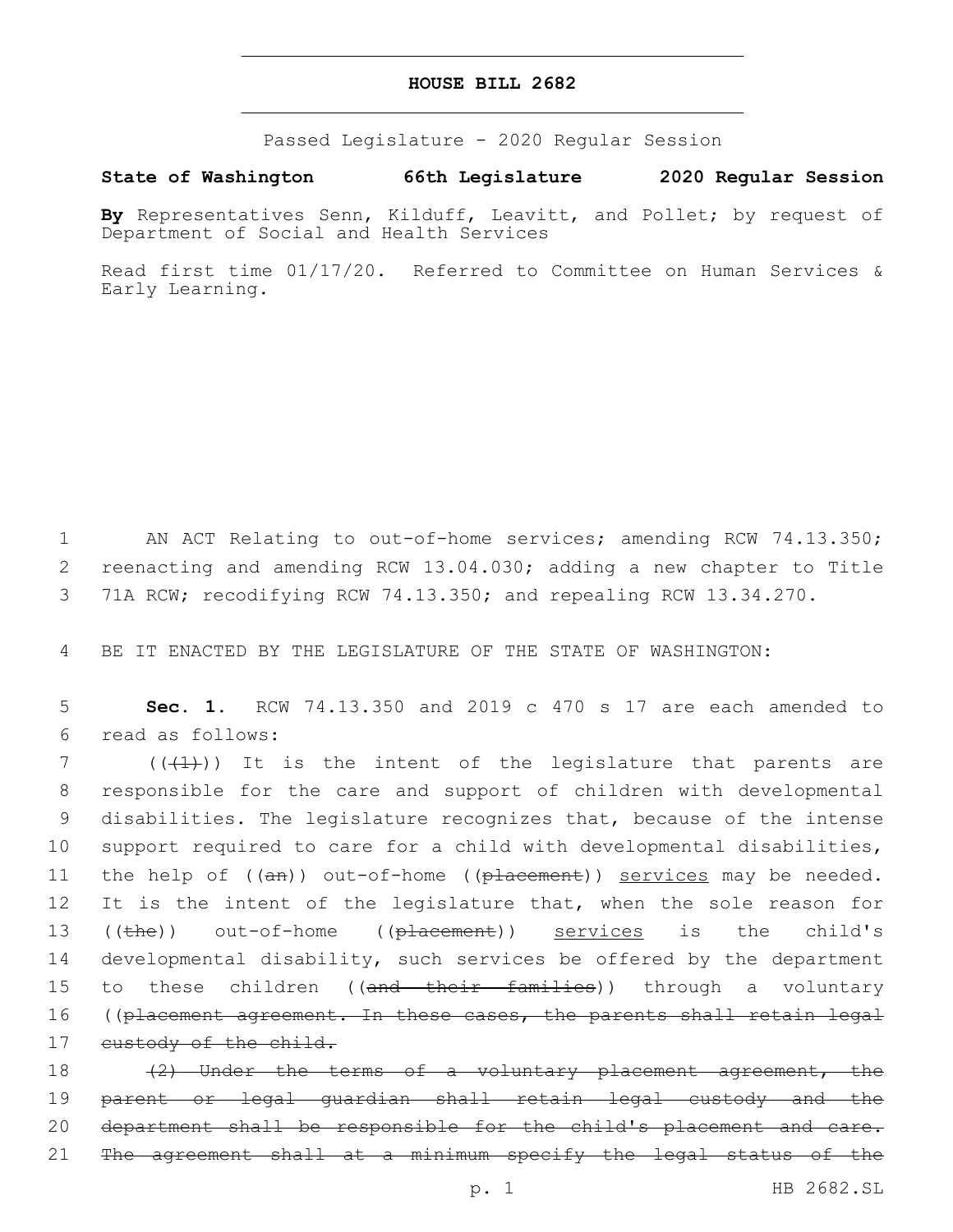1 child and the rights and obligations of the parent or legal quardian, 2 the child, and the department while the child is in placement. The agreement must be signed by the child's parent or legal guardian and 4 the department to be in effect, except that an agreement regarding an Indian child shall not be valid unless executed in accordance with RCW 13.38.150. Any party to a voluntary placement agreement may terminate the agreement at any time. Upon termination of the agreement, the child shall be returned to the care of the child's parent or legal guardian unless the child has been taken into custody pursuant to RCW 13.34.050 or 26.44.050, placed in shelter care pursuant to RCW 13.34.060, or placed in foster care pursuant to RCW  $12.33.34.130.$ 

13 (3) Whenever the department places a child in out-of-home care 14 under a voluntary placement pursuant to this section, the department 15 shall have the responsibility for the child's placement and care. The 16 department shall develop a permanency plan of care for the child no 17 <del>later than sixty days from the date that the department assumes</del> 18 responsibility for the child's placement and care. Within the first 19 one hundred eighty days of the placement, the department shall obtain 20 a judicial determination pursuant to RCW 13.04.030(1)(j) and 21 13.34.270 that the placement is in the best interests of the child. 22 If the child's out-of-home placement ends before one hundred eighty 23 days have elapsed, no judicial determination under RCW 24 13.04.030(1)(b) is required. The permanency planning hearings shall 25 review whether the child's best interests are served by continued 26 out-of-home placement and determine the future legal status of the  $27$   $\epsilon$ hild.

28 (4) The department shall provide for periodic administrative 29 reviews as required by federal law. A review may be called at any 30 time by either the department, the parent, or the legal guardian.

 (5) Nothing in this section shall prevent the department of children, youth, and families from filing a dependency petition if there is reason to believe that the child is a dependent child as defined in RCW 13.34.030.

 (6) The department shall adopt rules providing for the implementation of chapter 386, Laws of 1997 and the transfer of responsibility for out-of-home placements from the dependency process under chapter 13.34 RCW to the process under this chapter.

39 (7) It is the intent of the legislature that the department 40 undertake voluntary out-of-home placement in cases where the child's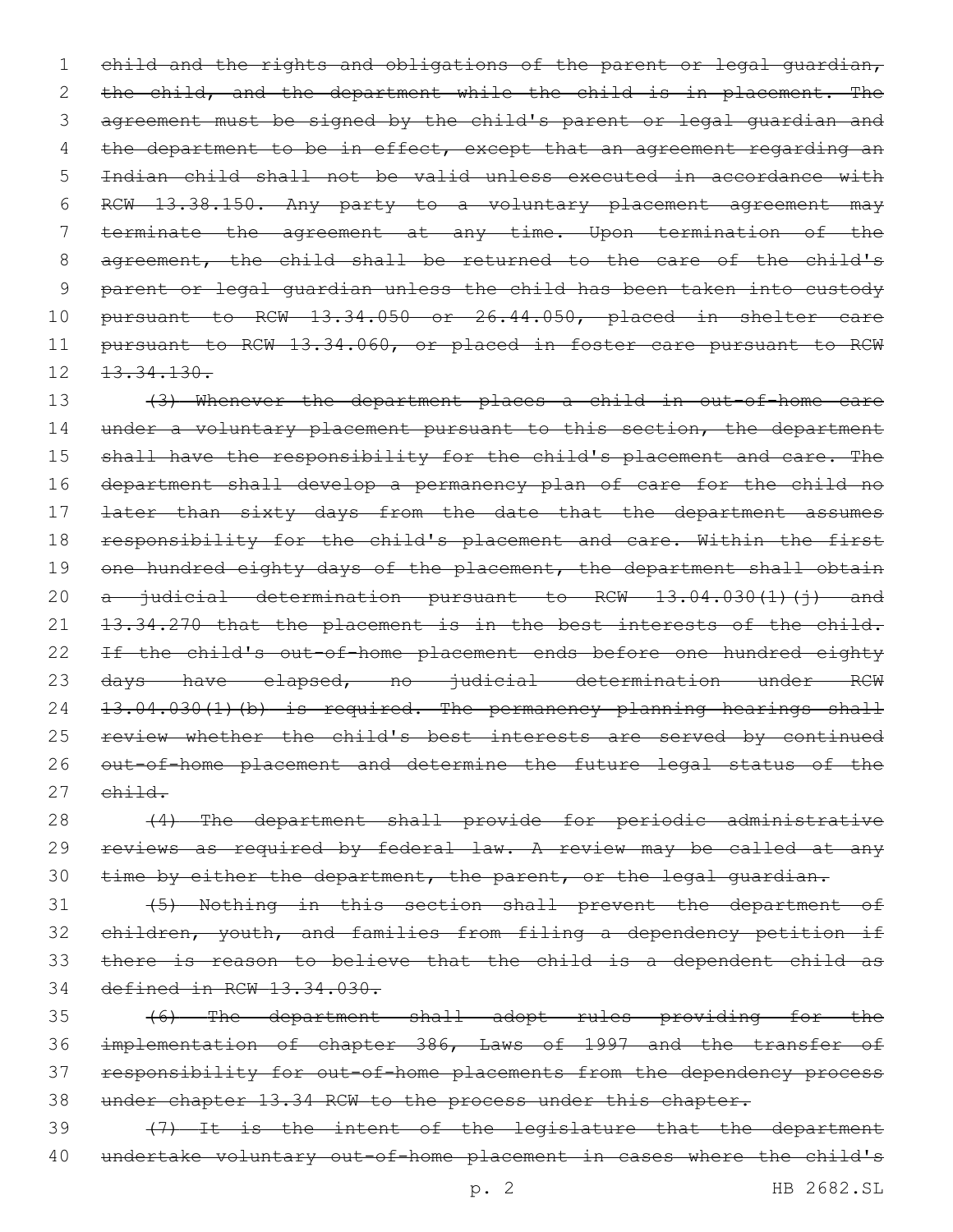developmental disability is such that the parent, guardian, or legal 2 custodian is unable to provide the necessary care for the child, and the parent, guardian, or legal custodian has determined that the child would benefit from placement outside of the home. If the department does not accept a voluntary placement agreement signed by the parent, a petition may be filed and an action pursued under 7 chapter 13.34 RCW. The department shall inform the parent, quardian, or legal custodian in writing of their right to civil action under 9 chapter 13.34 RCW.

10 (8) Nothing in this section prohibits the department of children, 11 youth, and families from seeking support from parents of a child, 12 including a child with a developmental disability if the child has 13 been placed into care as a result of an action under chapter 13.34 14 RCW, when state or federal funds are expended for the care and 15 maintenance of that child or when the department receives an 16 application for services from the physical custodian of the child, 17 unless the department of children, youth, and families finds that 18 there is good cause not to pursue collection of child support against 19 the parent or parents.

20 (9) For the purposes of this section:

21 (a) Unless the context clearly requires otherwise, "department" 22 means the department of social and health services.

23 (b) "Out-of-home placement" and "out-of-home care" mean the 24 placement of a child in a foster family home or group care facility 25 <del>licensed under chapter 74.15 RCW.</del>

26 (c) "Voluntary placement agreement" means a written agreement 27 between the department of social and health services and a child's 28 parent or legal guardian authorizing the department to place the 29 child in a licensed facility)) person-centered service planning 30 process and in accordance with rules adopted by the department.

 NEW SECTION. **Sec. 2.** (1) Under the person-centered service plan, the parent or legal guardian retains legal custody for the child's placement and care. The service plan must be signed by the child's parent or legal guardian and the department to be in effect.

 (2) The parent or legal guardian may terminate services at any time. Upon termination of services, the child's parent or legal guardian retains legal custody for the child's placement and care unless the child has been taken into custody by the department of children, youth, and families, pursuant to RCW 13.34.050 or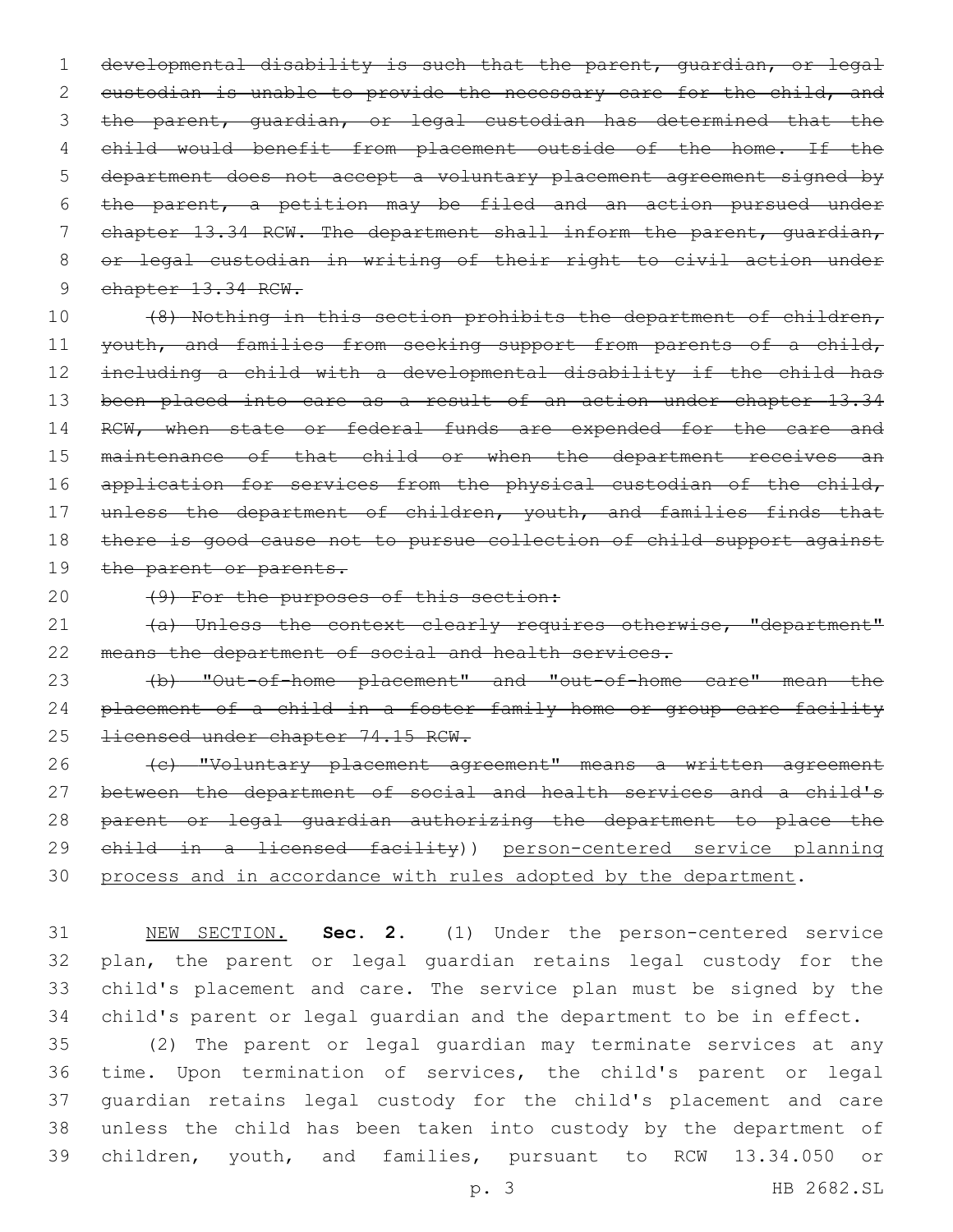26.44.050, placed in shelter care pursuant to RCW 13.34.060, or 2 placed in foster care pursuant to RCW 13.34.130.

 (3) The department of social and health services must adopt rules 4 for the person-centered service plan.

 (4) For purposes of this section, "person-centered service plan" means a written plan between the department and a child's parent or legal guardian approving services for the child in a licensed or 8 certified setting.

 NEW SECTION. **Sec. 3.** (1) It is the intent of the legislature that the department offer voluntary out-of-home services in cases where the sole reason for the child's out-of-home services is due to the child's developmental disability and the parent, guardian, or legal custodian has determined that the child would benefit from services outside of the home. If the department does not offer out- of-home services, a petition may be filed and an action pursued under chapter 13.34 RCW.

 (2) Nothing in this section prevents the department of children, youth, and families from filing a dependency petition if there is reason to believe that the child is a dependent child as defined in 20 RCW 13.34.030.

(3) The department must adopt rules for out-of-home services.

 (4) As used in this section, "out-of-home services" means the services provided to a child by a provider that is licensed to serve children under chapter 74.15 RCW and is contracted by the department or provided by a state-operated community program of the 26 developmental disabilities administration.

 **Sec. 4.** RCW 13.04.030 and 2019 c 322 s 9 and 2019 c 46 s 5015 are each reenacted and amended to read as follows:

 (1) Except as provided in this section, the juvenile courts in this state shall have exclusive original jurisdiction over all 31 proceedings:

 (a) Under the interstate compact on placement of children as 33 provided in chapter 26.34 RCW;

 (b) Relating to children alleged or found to be dependent as provided in chapter 26.44 RCW and in RCW 13.34.030 through 13.34.161;

 (c) Relating to the termination of a parent and child relationship as provided in RCW 13.34.180 through 13.34.210;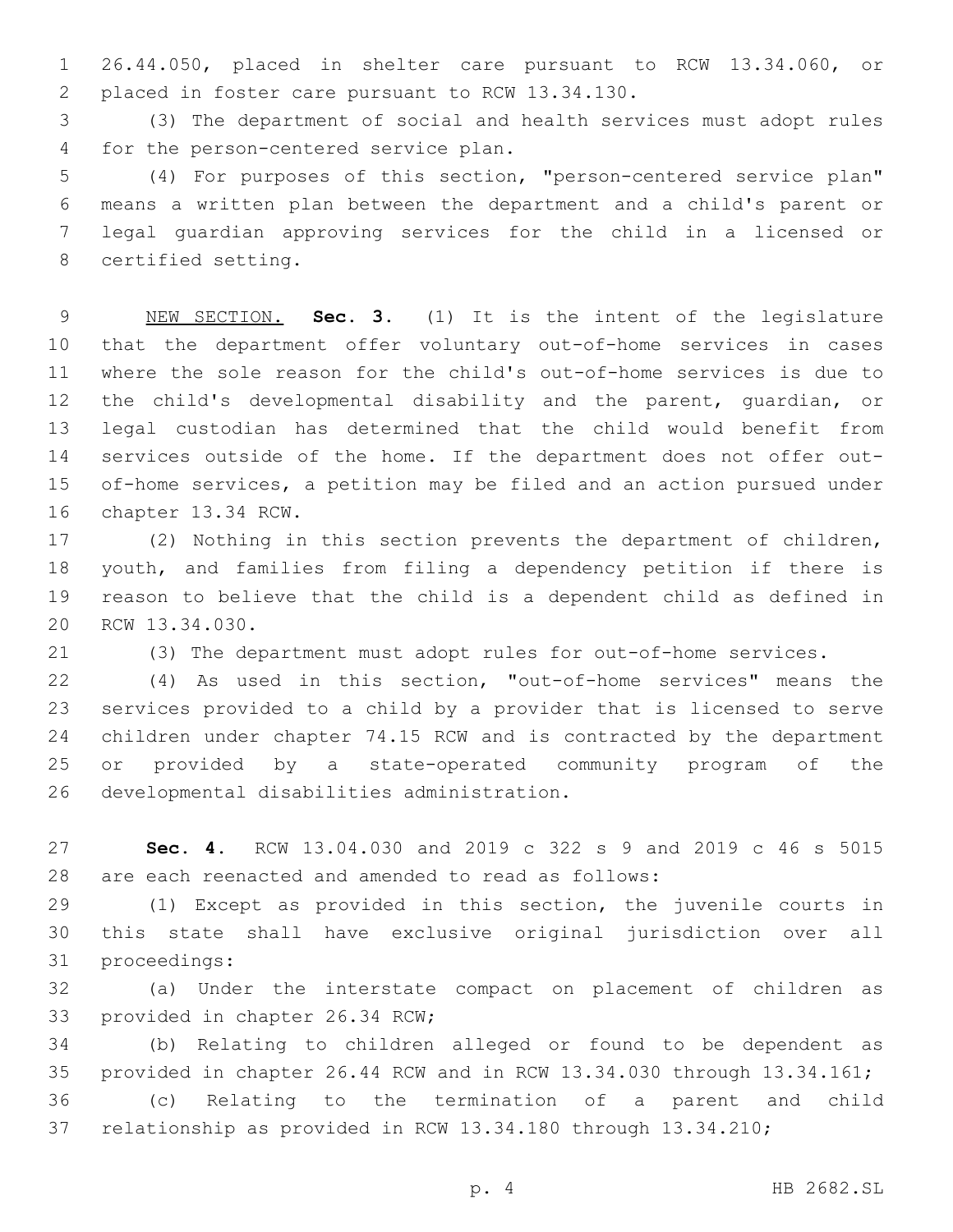(d) To approve or disapprove out-of-home placement as provided in 2 RCW 13.32A.170;

 (e) Relating to juveniles alleged or found to have committed offenses, traffic or civil infractions, or violations as provided in 5 RCW 13.40.020 through 13.40.230, unless:

 (i) The juvenile court transfers jurisdiction of a particular juvenile to adult criminal court pursuant to RCW 13.40.110;

 (ii) The statute of limitations applicable to adult prosecution for the offense, traffic or civil infraction, or violation has 10 expired;

 (iii) The alleged offense or infraction is a traffic, fish, boating, or game offense, or traffic or civil infraction committed by a juvenile sixteen years of age or older and would, if committed by an adult, be tried or heard in a court of limited jurisdiction, in which instance the appropriate court of limited jurisdiction shall have jurisdiction over the alleged offense or infraction, and no guardian ad litem is required in any such proceeding due to the juvenile's age. If such an alleged offense or infraction and an alleged offense or infraction subject to juvenile court jurisdiction arise out of the same event or incident, the juvenile court may have jurisdiction of both matters. The jurisdiction under this subsection does not constitute "transfer" or a "decline" for purposes of RCW 13.40.110 (1) or (2) or (e)(i) of this subsection. Courts of limited jurisdiction which confine juveniles for an alleged offense or infraction may place juveniles in juvenile detention facilities under an agreement with the officials responsible for the administration of the juvenile detention facility in RCW 13.04.035 and 13.20.060;

 (iv) The alleged offense is a traffic or civil infraction, a violation of compulsory school attendance provisions under chapter 28A.225 RCW, or a misdemeanor, and a court of limited jurisdiction has assumed concurrent jurisdiction over those offenses as provided 32 in RCW 13.04.0301; or

 (v) The juvenile is sixteen or seventeen years old on the date the alleged offense is committed and the alleged offense is:

(A) A serious violent offense as defined in RCW 9.94A.030;

 (B) A violent offense as defined in RCW 9.94A.030 and the juvenile has a criminal history consisting of: One or more prior serious violent offenses; two or more prior violent offenses; or three or more of any combination of the following offenses: Any class A felony, any class B felony, vehicular assault, or manslaughter in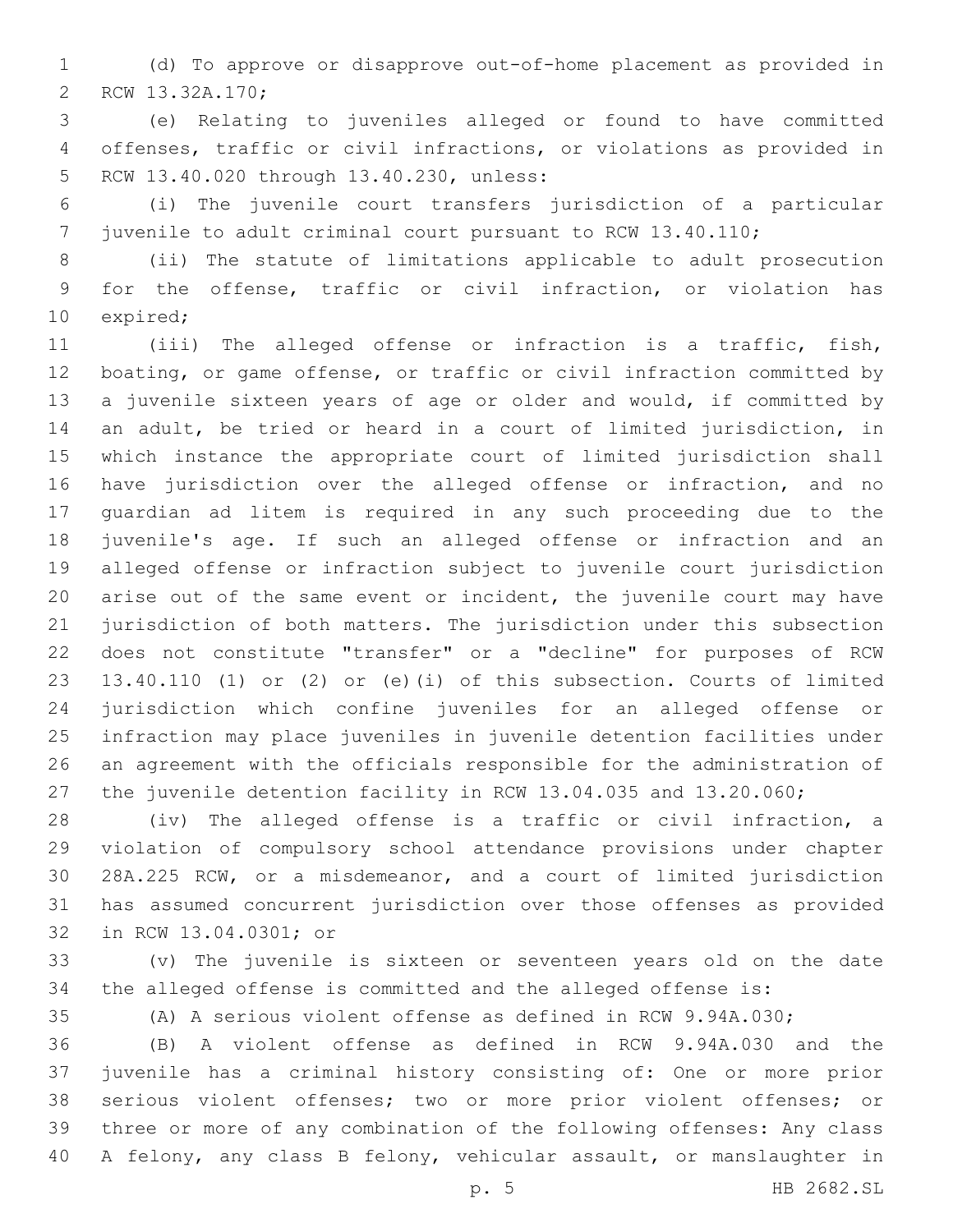the second degree, all of which must have been committed after the juvenile's thirteenth birthday and prosecuted separately; or

3 (C) Rape of a child in the first degree.

 (I) In such a case the adult criminal court shall have exclusive original jurisdiction, except as provided in (e)(v)(C)(II) and (III) 6 of this subsection.

 (II) The juvenile court shall have exclusive jurisdiction over the disposition of any remaining charges in any case in which the juvenile is found not guilty in the adult criminal court of the 10 charge or charges for which he or she was transferred, or is convicted in the adult criminal court of an offense that is not also an offense listed in (e)(v) of this subsection. The juvenile court shall maintain residual juvenile court jurisdiction up to age twenty- five if the juvenile has turned eighteen years of age during the adult criminal court proceedings but only for the purpose of returning a case to juvenile court for disposition pursuant to RCW  $13.40.300(3)(d)$ .

 (III) The prosecutor and respondent may agree to juvenile court jurisdiction and waive application of exclusive adult criminal jurisdiction in (e)(v)(A) through (C) of this subsection and remove the proceeding back to juvenile court with the court's approval.

 If the juvenile challenges the state's determination of the juvenile's criminal history under (e)(v) of this subsection, the state may establish the offender's criminal history by a preponderance of the evidence. If the criminal history consists of adjudications entered upon a plea of guilty, the state shall not bear 27 a burden of establishing the knowing and voluntariness of the plea;

 (f) Under the interstate compact on juveniles as provided in 29 chapter 13.24 RCW;

 (g) Relating to termination of a diversion agreement under RCW 13.40.080, including a proceeding in which the divertee has attained 32 eighteen years of age;

 (h) Relating to court validation of a voluntary consent to an out-of-home placement under chapter 13.34 RCW, by the parent or Indian custodian of an Indian child, except if the parent or Indian custodian and child are residents of or domiciled within the boundaries of a federally recognized Indian reservation over which 38 the tribe exercises exclusive jurisdiction; and